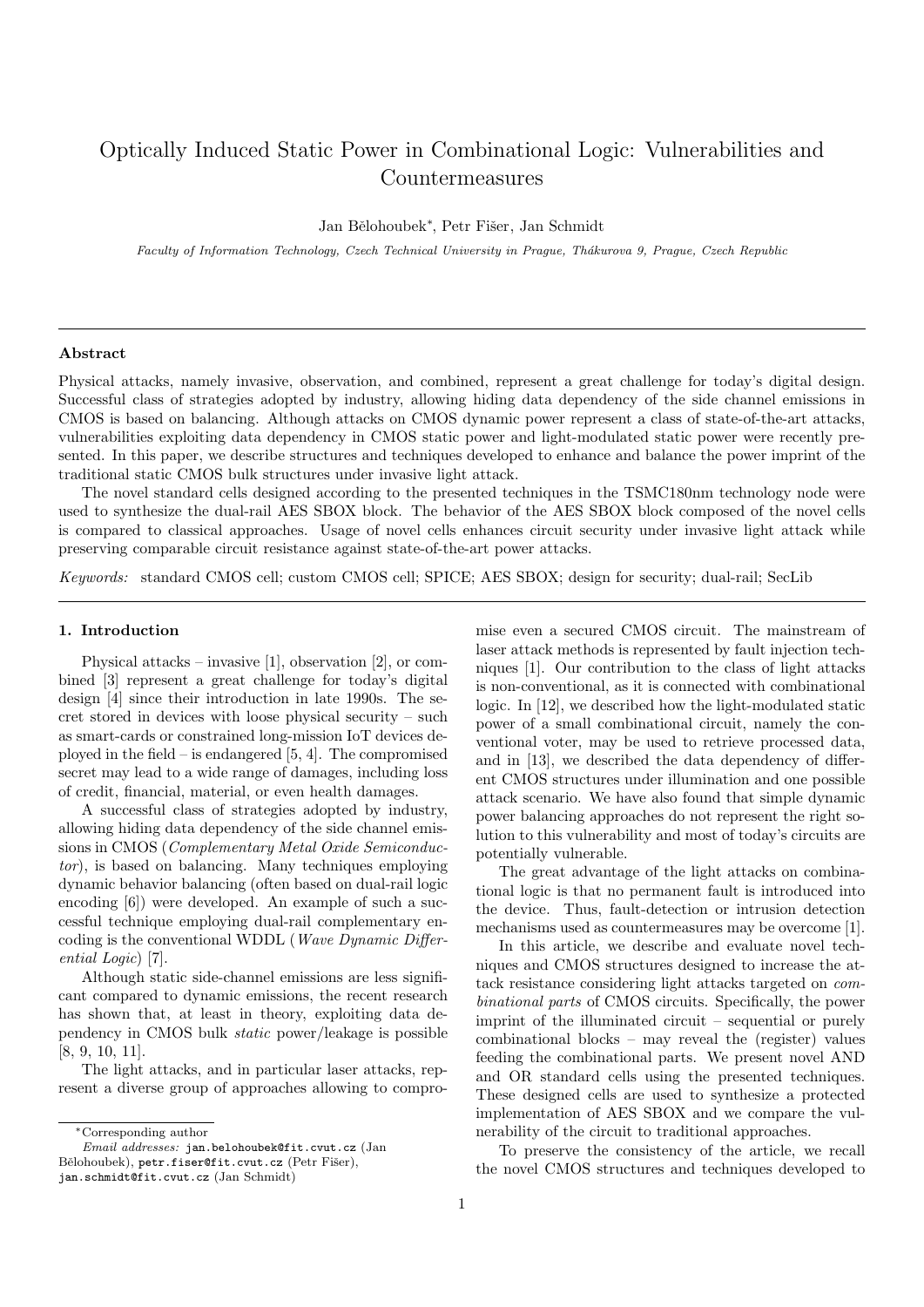enhance and balance traditional static bulk CMOS structures from the perspective of the light-modulated static power and leakage first described in [\[14\]](#page-13-13). Competing and traditional CMOS structures are also described and compared to the proposed approach.

In our previous work [\[14\]](#page-13-13), we provided only an overview of design technique candidates. In this article, we provide a deeper analysis of SecLib gates, where we identified a novel vulnerability, while we recall the principal description of each design technique candidate to retain completeness of the list of related techniques.

The proposed structures increase the circuit resistance to attacks on the CMOS static power and have an acceptable impact on delay, area, and power consumption.

The evaluation method we use throughout this article is the SPICE simulation of illuminated transistor structures. The models of transistors under illumination originally presented by Sarafianos et al. [\[15,](#page-13-14) [16,](#page-13-15) [17\]](#page-13-16) were qualified for publicly available TSMC180nm technology node [\[12\]](#page-13-11). The TSMC180nm technology advantage is the availability of the open standard cell library provided by Oklahoma State University (OSU) [\[18\]](#page-13-17) and available transistor SPICE models [\[19\]](#page-13-18). The simulation is performed in ngSPICE [\[20\]](#page-13-19). The simulated structures are SPICE netlists extracted from TSMC180nm layouts. The results are based on publicly available TSMC180nm SPICE models extended by the mentioned models by Sarafianos et al. The simulated CMOS devices are illuminated by a constant light source with energy density equivalent to the laser beam focused to a fixed area with power ranging between 0 and 600mW. The 1.8V supply voltage is used. The models, simulation data, and additional simulation results including evaluation of manufacturing variances or supply voltage are available online [\[21\]](#page-14-0).

This article represents the contribution in the following topics:

- we describe the novel SecLib vulnerability,
- we recall and contextualize the principles of the secure cell design introduced in [\[14\]](#page-13-13),
- we present design rules for protected CMOS cells,
- we describe novel protected cells extending the standard TSMC180nm library,
- we examine the impact of protected standard cells to the variability of the data-dependent photocurrent decreasing the vulnerability of the implemented combinational crypto block (AES SBOX).

In Section [2,](#page-1-0) we summarize our recent research related to attacks exploiting light-modulated static power. In Section [3,](#page-3-0) we describe the related work and design methods decreasing circuit vulnerability as a side effect including our approach presented in [\[14\]](#page-13-13). In Section [4,](#page-7-0) we formulate design rules for the standard CMOS cell design process and we present new protected standard cells in the

TSMC180nm library. A comparison with conventional and competing approaches is presented. The protected gates were carefully evaluated and simulation results demonstrating the proposed cells benefits in a large combinational circuit are provided in Section [5.3.](#page-8-0) The presented approaches and results are discussed in Section [6.](#page-10-0)

# <span id="page-1-0"></span>2. CMOS Structures and Data-Dependent Power Consumption

CMOS processes are used for manufacturing of the majority of today VLSI (Very Large-Scale Integration) digital logic designs [\[22\]](#page-14-1), as CMOS provides low leakage power. Additionally, most of today's designs are static CMOS. Although the leakage is low in standard CMOS designs, there is still a dependency between the gate leakage and processed data (values at gate inputs) [\[22\]](#page-14-1). E.g., in [\[8,](#page-13-7) [9\]](#page-13-8) it is demonstrated that leakage can be used to mount an implementation attack.

The dependency between the single gate or subcircuit input patterns and static power is typically hidden in a cocktail of thousands of gates composing the digital circuit, making such an attack more challenging compared to attacks mounted on dynamic power. However, as it has been shown, the static power data dependency may be manifested by using a focused laser beam [\[12,](#page-13-11) [13,](#page-13-12) [14\]](#page-13-13). The illumination may increase the order of magnitude of the data-dependent static current of the specific circuit part by a factor 4–5: leakage currents are in the order of (tens of) nanoamps, but the data-dependent part of the static Optical Beam Induced Current (OBIC) [\[15\]](#page-13-14) may be in tens or even in hundreds of microamps for a single logic gate. The data-dependency amplification depends on the CMOS technology node and the exposure energy (illumination energy/laser power).

A potential inconvenience connected with any practical static power monitoring attack is that the attacker needs to monitor the static component of the circuit power. The need for static component monitoring requires precise synchronization with the device-under-attack. The measurement setup may also require underclocking or even temporarily stopping the target. The difficulty of the clock manipulation is given by the circuit architecture, its knowledge, and also by the CMOS technology node.

A significant advantage of the OBIC monitoring over conventional leakage monitoring approaches is that OBIC is induced only in the illuminated area. By focusing the light source, it is possible to induce the data-dependent current in a defined area-of-interest only. The focusing may decrease the complexity of the attack on static power significantly, as the number of *cocktail ingredients* decreases significantly. This fact may be potentially exploited to mount a more powerful attack.

The induced data-dependent OBIC imprints into VDD and GND rail currents where it can be monitored. We call the data-dependent part of OBIC imprinted into the rail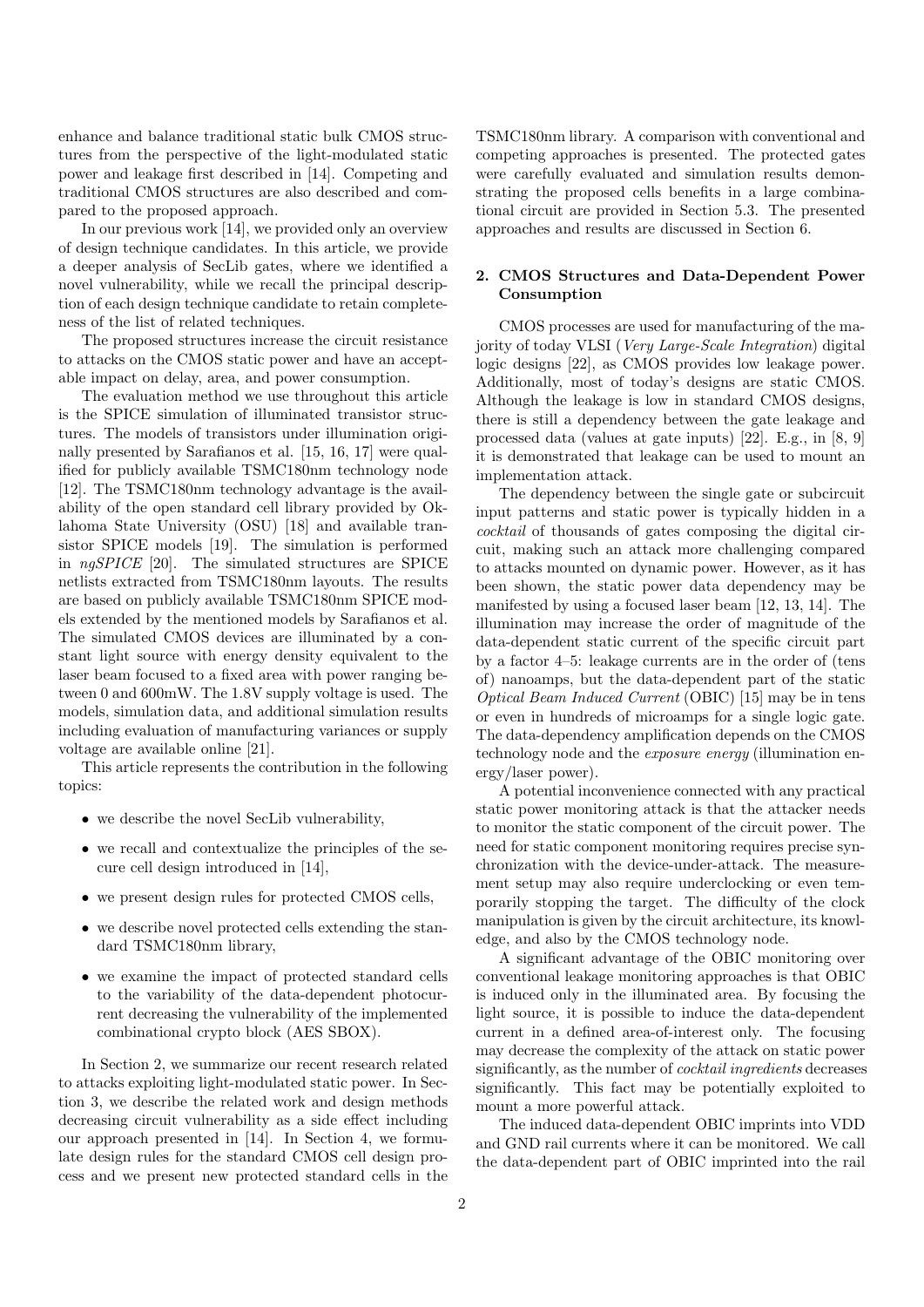<span id="page-2-0"></span>

Figure 1: The simulated power imprint for two-input NAND gate (NAND2X1 standard cell) in TSMC180nm technology library; datadependent patterns may be observed also for other basic standard cells

current the power imprint. In this article, the simulated power imprints are always related to the VDD rail.

For higher exposure energy, the illumination time must be short, to avoid CMOS destruction. Only for low exposure energies, the illumination might be continuous. Following the related works [\[1,](#page-13-0) [15,](#page-13-14) [23\]](#page-14-2), the simulated power represents OBIC of a pulsed nature – the simulated currents represent a peak, not a continuous current.

The power imprint can be potentially used to compromise the integrated circuit, as it embeds information about processed data. In our recent work [\[13,](#page-13-12) [14\]](#page-13-13), we identified that the data dependency is significant. This fact is demonstrated by standard cell power imprints in the TSMC180nm technology node in Figure [1.](#page-2-0) The power imprint, in general, allows distinguishing (some of) the Hamming weights of the inputs. This fact may be potentially used to compromise even a bigger CMOS circuit, as the differences are significant and even "cocktails" of power imprints composed from contributions of many gates are data-dependent [\[13\]](#page-13-12).

The state-of-the-art side-channel attacks employ statistical methods to exploit the data-dependency contained in the side channel emissions of the circuit [\[2,](#page-13-1) [24\]](#page-14-3). This article deals with the data-dependent power imprint of CMOS induced by illumination. Using OBIC for side-channel analysis brings several advantages, as described above, however, direct reading of processed bits might be possible in a special (and probably rare) case, and with sophisticated equipment only. In most cases, statistics should be employed – as for any conventional side-channel observation or combined attack.

#### 2.1. Attacker Model

To compromise the circuit by a combination of CMOS illumination and static power consumption monitoring, the attacker must be able to decapsulate the circuit, while preserving it operational. This is possible with basic equipment [\[25,](#page-14-4) [26\]](#page-14-5). Next, this attacker must be able to synchronize the light source and the measurement equipment. Additionally, if the attacker can control the clock signal, it is a plus simplifying the attack.

Aligned with our previous work [\[12,](#page-13-11) [13,](#page-13-12) [14\]](#page-13-13), we assume that attackers considering light attacks on combinational logic would be of two kinds. We distinguish (i) a sophisticated attacker who has access to sophisticated equipment capable of targeted attacks to a small circuit area, who has constant power light source with the ability to perform repeatable experiments including short, areaconstrained light pulses (e.g. sophisticated laser bench) and then (ii) a mid-equipped attacker with cheaper equipment allowing simpler attacks targeted to larger circuit areas, e.g., a poorly focused light source with limited repeatability, especially for short pulses. Both scenarios are possible, even if somehow challenging. The possibility of targeting an attack even to a very constrained circuit area by a laser beam is proven [\[1,](#page-13-0) [15,](#page-13-14) [16,](#page-13-15) [17,](#page-13-16) [23\]](#page-14-2).

## 2.2. Attacks on OBIC

Based on the attacker abilities, we distinguish two attack scenarios:

#### 2.2.1. Precisely-Targeted Attack

The sophisticated attacker can perform an attack precisely targeted to few standard cells, small CMOS structures, or even to a single CMOS cell area only.

If the attacker can determine the location of the cell or a small CMOS structure of interest and he can illuminate predominantly only the structure of interest, he may directly read the value at the moment present at the structure inputs. E.g., in [\[12\]](#page-13-11), we have shown that conventional TMR voters represent significantly vulnerable structures. If a conventional 3-input voter operates in a fault-free environment, its inputs are equal. Then, the overall voter structure is driven by three equal inputs and works as an amplifier when illuminated: the difference between 000 and 111 inputs in the current induced by illumination is significant. Additionally, the area of several standard cells forming a voter circuit may be targeted simpler than the area of a single cell. This might be possible even in advanced technology nodes, where the voter area approaches the order of micrometers.

#### 2.2.2. Block-Targeted Attack

The mid-equipped attacker can only target a wider circuit area (e.g. a block) and can use limited illumination energy only. The illumination of the combinational logic block can be used to highlight its data-dependent power in the power trace of the device.

For the Block-Targeted Attack or Precisely Targeted Attack with complex power imprint cocktails, we consider a statistical method following the well-known Correlation Power Analysis attack (CPA) procedure from [\[24\]](#page-14-3). The difference from a standard CPA attack is in the power model only. Conventional CPA attacks use simple models like Hamming Distance (HD) or Hamming Weight (HW) of the data, but the attack exploiting OBIC needs a more precise power model.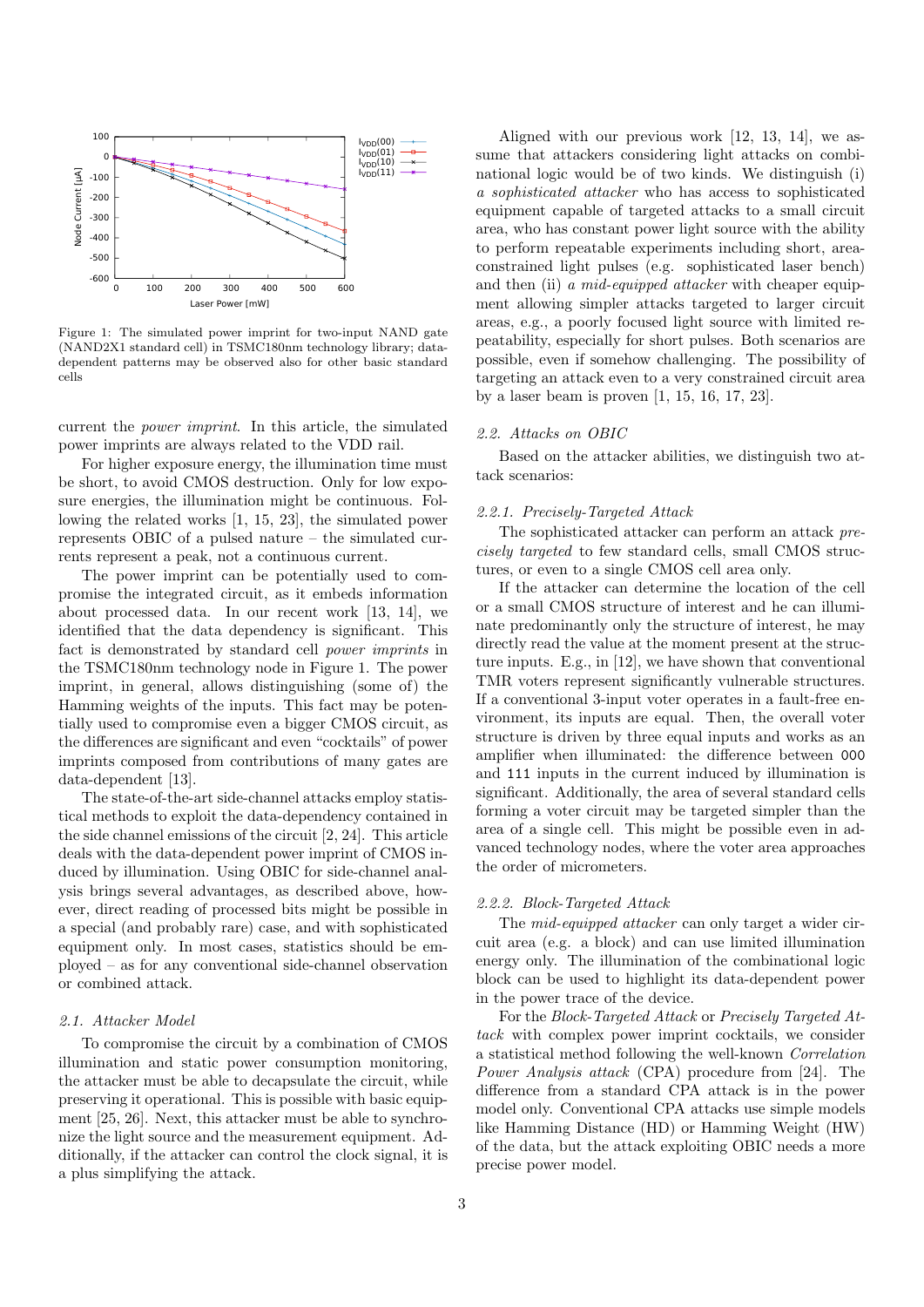Simple models are unable to characterize the OBIC of the CMOS logic well enough. Ideally, the power model should be created by SPICE simulation of the target structure under all input vectors. Our SPICE models can be used even for similar bulk CMOS technologies.

As an alternative to SPICE simulation, a templatebased model [\[27\]](#page-14-6) may be used analogously to the simulation in case of both Precisely-Targeted and Block-Targeted attacks.

## 2.3. Simplified Power Model of Complex Structures

The attacks exploiting OBIC require a relatively precise power model. In the case of the Block-Targeted attack, exhaustive simulation of bigger CMOS circuits might be required. To further ease the attack, a simplified composite power model can be used.

The simplified power model does not require electrical simulation of large circuits. From the attacker's point of view, simpler approaches employing open tools only potentially reduce the attack cost.

The simplified power model for a given circuit is a *tuple* containing the OBIC for each circuit input vector. To construct this power model, only standard cells (single gates) must be pre-simulated in SPICE (or characterized another way). Their responses are then placed in the *tuple P*, and are used in connection with the knowledge of the circuit configurations under all given input vectors to compose the complete power model. The circuit configuration extrac-tion under the given input vector is a straightforward task<sup>[1](#page-3-1)</sup> producing the tuple N. The power model for a given input vector is the sum of data-dependent OBICs of all standard cells (pre-simulated in SPICE) in the given circuit configuration. As a result, only the standard cells used in the circuit are to be simulated in SPICE, instead of the whole circuit.

The circuit configuration for a given input vector can be described by the following tuple:

$$
N = \{g_0(00), g_0(01), g_0(10), g_0(11), \dots \n\ldots g_{n-1}(10), g_{n-1}(11)\},
$$
\n(1)

where the respective  $g_i$ 's represent the numbers of gates in the respective configuration, and  $n$  represents the number of gate types used in the circuit. The pre-simulated power for each gate in the circuit is organized in the following tuple:

$$
P = \{p_0(00), p_0(01), p_0(10), p_0(11), \dots \n\ldots p_{n-1}(10), p_{n-1}(11)\},
$$
\n(2)

where the respective  $p_i$ 's represent the pre-simulated power for the respective gates in the given configuration.

The power model for the  $j$ -th circuit input vector is given by the following sum:

$$
m_j = \sum_{i \in [0, n-1]} p_i \cdot g_i,
$$
 (3)

while the complete power model for the circuit is a k-tuple, a lookup table, composed of power models for every circuit input:

$$
M = \{m_0, \dots m_{2^{k-1}}\},\tag{4}
$$

where  $k$  is the number of circuit inputs.

To illustrate the power model generation, we use the AES SBOX circuit composed of 866 2-input NAND gates only  $(n = 1)$  as an example. The SBOX circuit has 8 inputs  $(k = 8)$ . Figure [2](#page-3-2) shows the resulting power model for all 256 distinct circuit configurations related to 256 different circuit input vectors.

<span id="page-3-2"></span>

Figure 2: Simplified power model of the example AES SBOX circuit composed of 866 NAND gates illuminated by 50mW of the equivalent power – the power model is related exclusively to the time of illumination – the attacker's point-of-interest

The advantage of the look-up table-based approach is that it can be mount on a bigger circuit without the need for time-intensive simulation or templating and only a standard cell characterization is required. Its disadvantage is that it becomes less accurate with rising illumination power, as higher illumination powers cause voltage drops in the circuit, affecting the induced currents – the simple look-up table reflects reality less accurately [\[13\]](#page-13-12).

## <span id="page-3-0"></span>3. Related Work

This work presents methods to construct circuits that are resistant to leakage attacks even if the leakage is amplified by illumination – the data-dependent Optical Beam Induced Current (OBIC) is significantly higher than the leakage. Therefore, we also review existing design methods that provide a notable level of data-independence in this section.

The design techniques providing significant level of dataindependence include namely dynamic logic, where PMOS stack is reduced to a single transistor [\[22\]](#page-14-1), and methods employing SecLib gates [\[29,](#page-14-8) [30\]](#page-14-9). Their relevance was first

<span id="page-3-1"></span><sup>&</sup>lt;sup>1</sup>Circuit configuration extraction is provided by input vector simulation in the TSaCt2 framework [\[28\]](#page-14-7)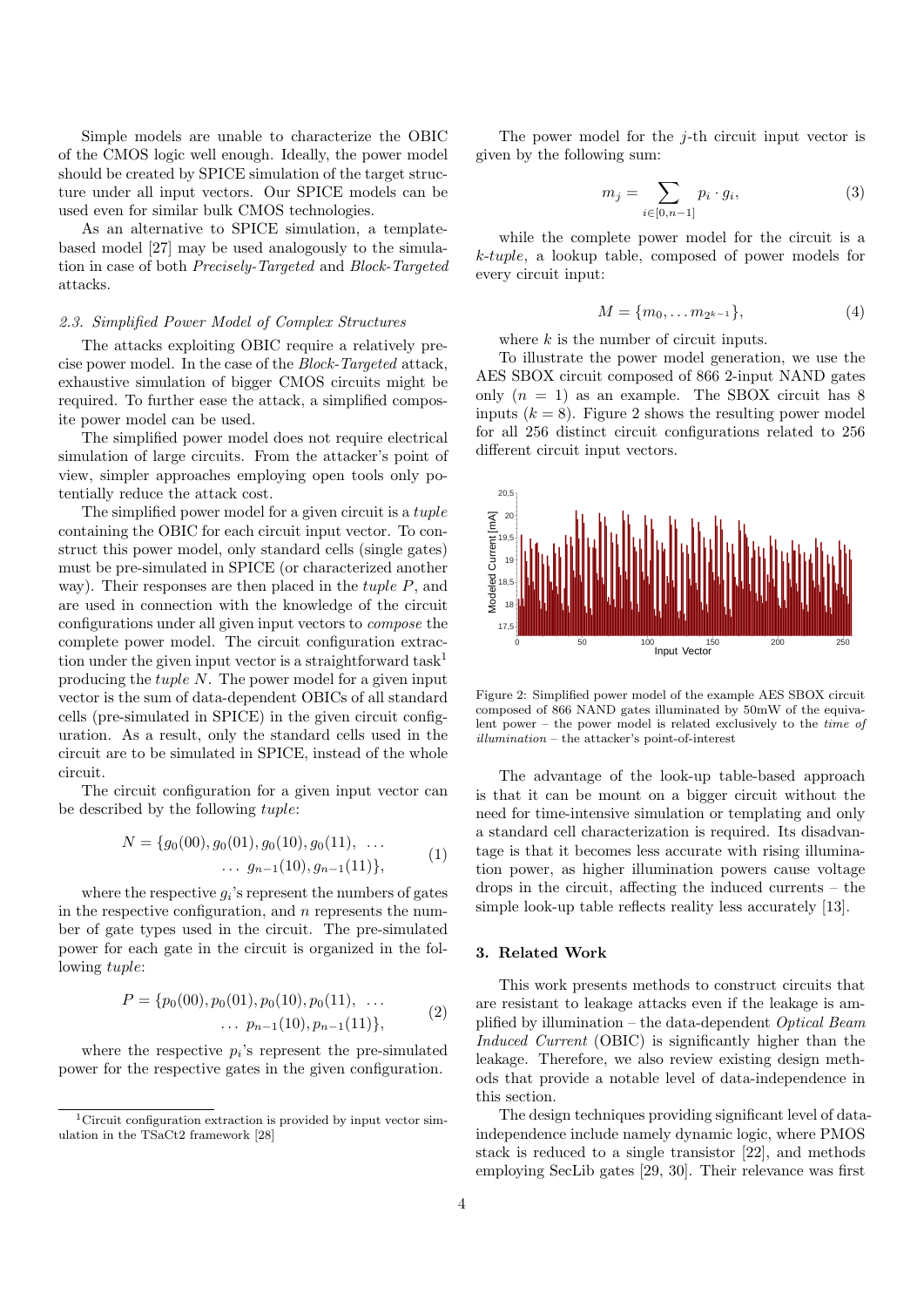<span id="page-4-1"></span><span id="page-4-0"></span>

Figure 3: Domino logic gate structure and power imprint example

identified in [\[14\]](#page-13-13). In this article, we provide a deeper analysis of SecLib gates, where we identified a new vulnerability.

# 3.1. Domino Logic Employing Single Precharge PMOS

We identified the dynamic logic circuit design styles as promising, as they limit the data dependency in the PMOS transistor.

The structure of conventional dynamic (domino) gates provides natural masking. The masking is given by the charge leakage [\[22\]](#page-14-1), as the precharged internal node in the domino gate tends to discharge fast even for small illumination energy, leading to a (almost) constant state of the gate under any input pattern – see I1 in Figure [3b.](#page-4-0) In dynamic logic, the charge leakage is often compensated by a weak keeper  $[22]$  – see Figure [3a.](#page-4-1) The domino gate with a weak keeper has commonly a data-dependent power imprint with a notable drop in the current characteristics at the characteristic illumination energy which is able to change the output of the gate – see I2 in Figure [3b.](#page-4-0) Fortunately, by altering the sizes of the weak keeper and the output inverter, the data-dependency may be decreased significantly.

## 3.2. Symmetric SecLib Gates

One of the known approaches employing classical static CMOS with increased symmetry – at both schematic and layout levels – is called SecLib. The symmetry is achieved by following the SecLib gate design guidelines described in [\[29,](#page-14-8) [30\]](#page-14-9). The original SecLib dual-rail AND gate is shown in Figure [4a.](#page-4-2)

Originally, we assumed that the perfect SecLib symmetry leads to perfect balancing, however, we discovered a hidden asymmetry in the area-efficient SecLib version.

If the SecLib gate is designed to be area-efficient, it should employ dynamic C-elements. Unfortunately, dynamic C-elements suffer from charge leakage [\[22\]](#page-14-1) if Celement inputs are not equal. Charge leakage in combination with circuit illumination (even for small energies) turns the C-element output to 1. This uncovers a hidden asymmetry in SecLib: the second OR gate is fed by one C-element only, while two other inputs are grounded and the grounded inputs are not affected by the charge leakage.

<span id="page-4-2"></span>



(a) Original SecLib gate and the dynamic C-element structure

<span id="page-4-4"></span>(b) Optimized gate providing better OBIC balancing and consistent output



<span id="page-4-3"></span>

<span id="page-4-5"></span>Figure 5: Output voltages for SecLib and the optimized SecLib

In most cases, both outputs of the SecLib gate under illumination are 1, as the charge leakage causes at least one input of both ORs to be 1 – the C-element parasitic capacitance shown in Figure [4a](#page-4-2) is discharged when C-element inputs are not equal. However, when the input of the dualrail SecLib gate is 00 ( $a_1 = 0$ ,  $b_1 = 0$ ,  $a_0 = 1$  and  $b_0 = 1$ ), the bottom C-element does not experience charge leakage, as both of its inputs match and it produces output equal to 0. The other inputs of the lower OR gate are also 0, thus the OR gate output is 0, not 1. This allows distinguishing the 00 input of the SecLib gate – the gate experiences a data-dependency: the voltage output is data-dependent and subsequently also the power imprint is imbalanced. The output data-dependency is shown in Figure [5a.](#page-4-3) The lower OR gate switches its output when the illumination power is high enough to cause the C-element to change its output – see Figure [5a](#page-4-3) – the input pattern is masked for high energy only.

Although we identified this vulnerability in connection with OBIC, it can arise in different contexts as well and it enables fault-attacks in general. In a different context, it might be less obvious but it is still present. The output of the dynamic C-element depends on the charge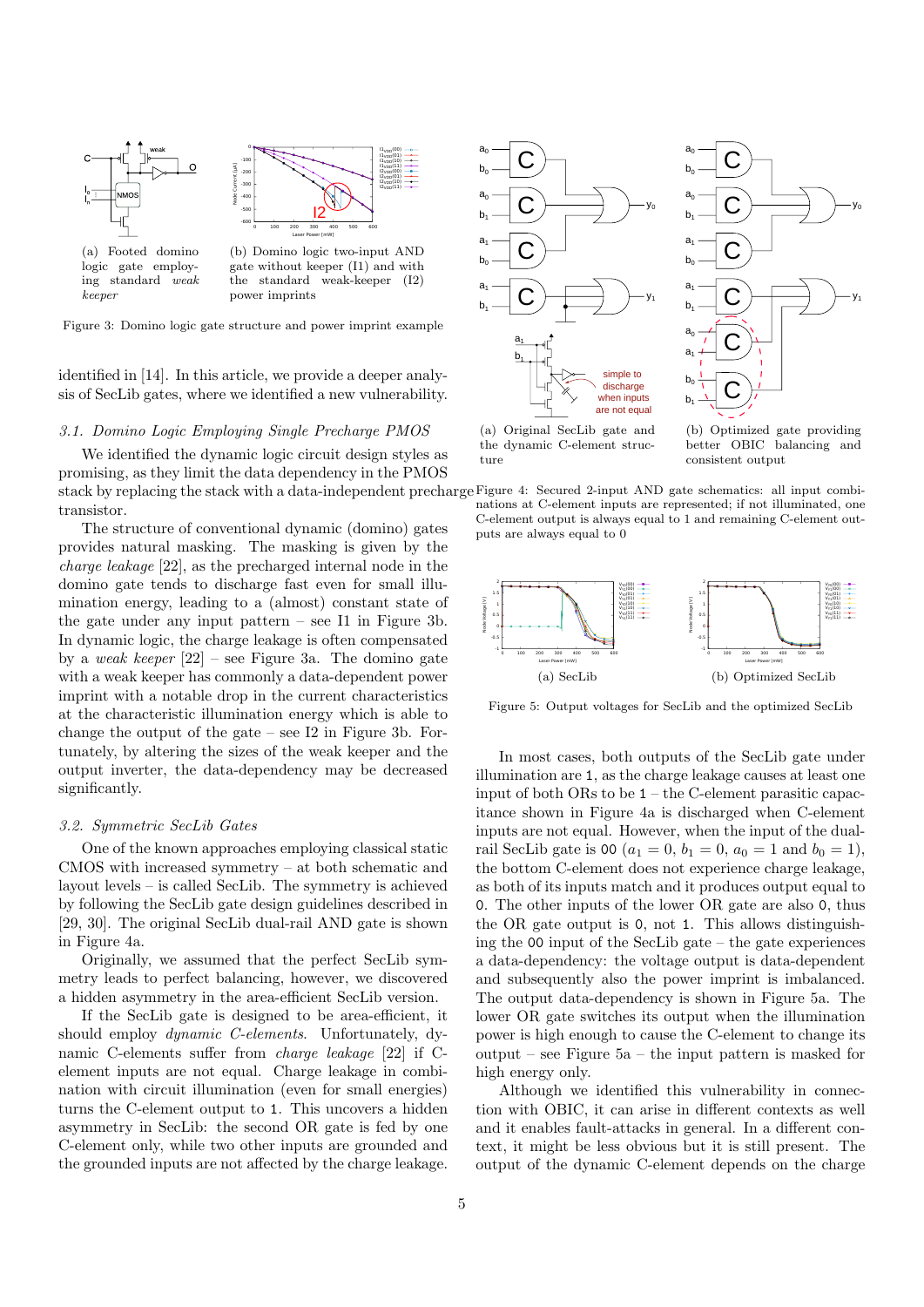<span id="page-5-1"></span>

Figure 6: Induced photocurrents for SecLib and the optimized SecLib

stored in the parasitic capacitance – see Figure [4a.](#page-4-2) Even a small increase in subthreshold leakage caused, e.g., by temperature, may have a similar effect [\[22\]](#page-14-1) leading to datadependent fault injections. Also the traditional fault-injection techniques [\[1\]](#page-13-0) targeted at the secLib gate area will cause that the secLib gate output for the 00 input pattern will be different than the output of other input patters. This is a principal vulnerability that can be exploited in a fault-attack or a combined-attack [\[1\]](#page-13-0). As a result, the secLib structure employing dynamic C-elements should be considered vulnerable in general.

A possible solution to the problem with SecLib asymmetry is shown in Figure [4b:](#page-4-4) two additional C-elements producing constant 0 are added. These C-elements are prone to charge leakage, as their inputs during the dual-rail evaluation phase do not match. It is possible to omit one of the added C-elements and still obtain a data-independent output and subsequently also increased balance in power imprint for photocurrent, as shown in Figures [5b](#page-4-5) and [6b](#page-5-0) respectively. On the other hand, by omitting one of the C-elements, the SecLib gate becomes unbalanced from the dynamic power perspective: loads of all input signals will not be equal. Thus, using both C-elements is recommended.

Note that even SecLib optimized by added C-element(s) experiences a power imprint imbalance – see Figure [6.](#page-5-1) The remaining imbalances are given mostly by asymmetries in the serial CMOS transistor stacks.

To further decrease the power imprint data dependency of SecLib, mainly the asymmetries connected with signal ordering in the serially arranged transistor stacks should be removed. The parallel arrangement of duplicated CMOS stacks with permuted inputs would lead to further suppression of the data dependency, for a price of further increase of the SecLib gate area.

Both domino logic and SecLib share a nice property: they were designed to support dual-rail encoding computation, thus (if employed in a dual-rail circuit) provide (at least) a basic level of dynamic power attack resistance. On the other hand, they suffer from significant disadvantages. SecLib suffers mainly from a large gate size. The increased gate size influences not only the circuit static power or delay, but also the circuit security [\[13\]](#page-13-12). On the other hand, domino logic provides a small area footprint, but it suffers from general dynamic logic disadvantages including the need for careful clocking or increased dynamic power [\[22\]](#page-14-1).

<span id="page-5-2"></span><span id="page-5-0"></span>

<span id="page-5-3"></span>Figure 7: Two-inverter chain (a) uses complementary power consumption to obtain a constant power imprint:  $i_a + i_b = const.$ ; three-inverter chain with feedback weak inverter (b) uses the same principle

#### <span id="page-5-5"></span>3.3. Structures Enabling Static CMOS Current Balancing

Compared to the dynamic logic and domino logic in particular, we proposed compact static CMOS structures [\[14\]](#page-13-13) that counter the attack by balancing and may complement SecLib as a countermeasure against attacks on light-modulated static power, first described in [\[12,](#page-13-11) [13\]](#page-13-12).

We have shown that the circuit vulnerability connected with the light-induced static current (OBIC) may be compensated only when – in the case of the illumination attack – the entire balanced structure is exposed to the same light intensity [\[12\]](#page-13-11). This natural requirement may not be guaranteed for bigger structures: for larger exposure areas, a precise attack employing disbalancing becomes feasible. The size of the balanced CMOS gate is extremely important.

In the following paragraphs, we recall the approaches proposed in [\[14\]](#page-13-13), which we turn into standard cell design rules in Section [4.](#page-7-0) The proposed approaches are used to balance traditional CMOS gates and to decrease data dependency between leakage or OBIC and gate input patterns. The severity of OBIC data-dependency is more significant, and thus the emphasis is on breaking OBIC data-dependency. The approaches employing inverter balancing and the proposed transistor-level modifications are – according to the best of our knowledge – novel in the security context.

#### <span id="page-5-4"></span>3.3.1. Inverter Balancing

The first approach originates in the fact that two equally sized cascaded inverters work with complementary values, and thus may provide a constant (mutually balanced) power imprint. It is simple to balance a two-inverter chain resulting in a buffer with constant static power imprint – see Figure [7a.](#page-5-2) Note that the equally sized inverters working with complementary input values at the same time provide both illumination-induced power imprint and leakage balancing. An inverter chain containing an odd number of inverters may be balanced by altering inverter sizes or by employing a feedback inverter – see Figure [7b](#page-5-3) [\[14\]](#page-13-13).

Note that the output inverter may also be used for (at least partial) balancing of the power consumption of arbitrary negative CMOS structures – such as NAND or NOR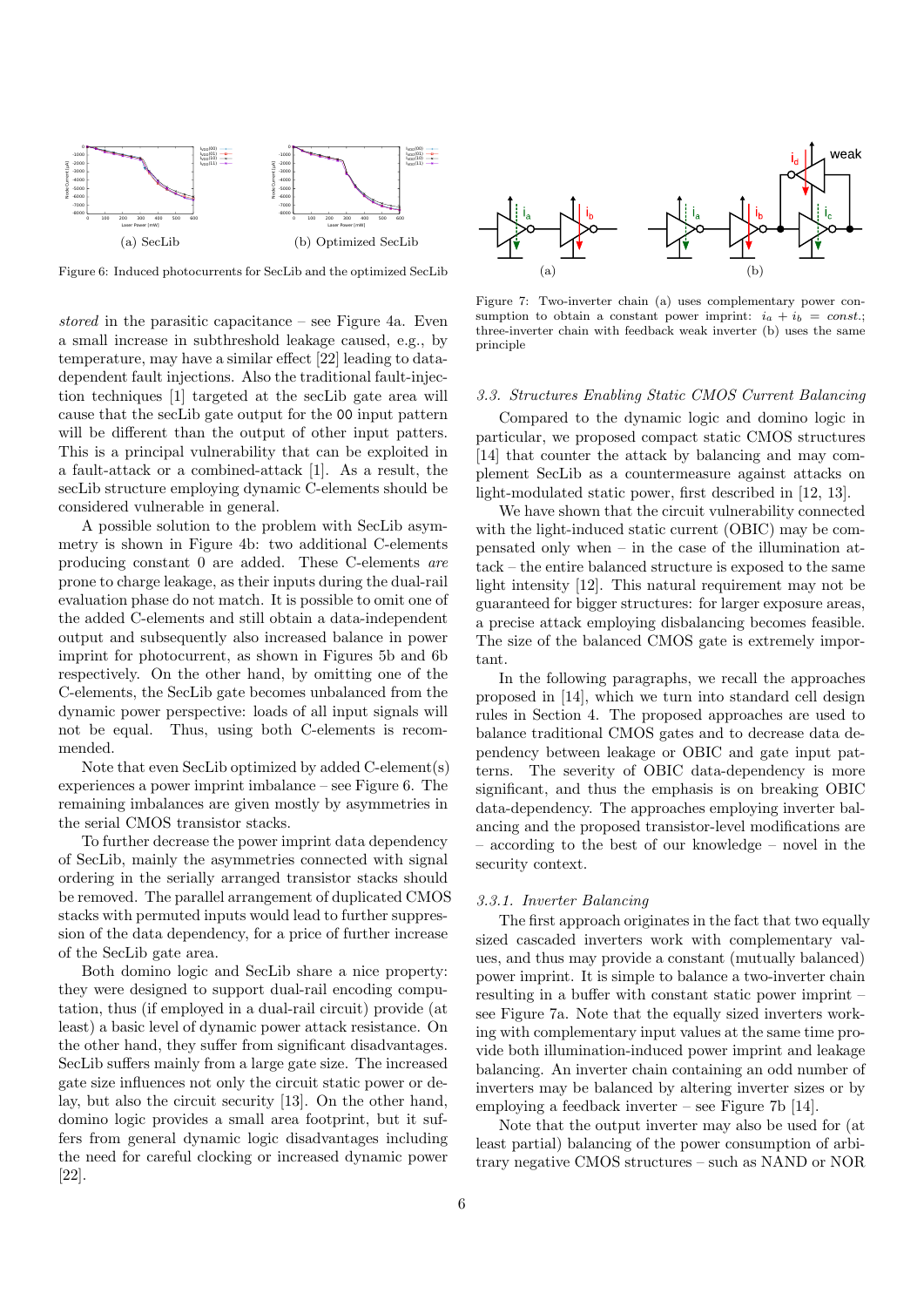<span id="page-6-0"></span>

<span id="page-6-1"></span>Figure 8: Serial transistors (a) are employed to increase the gate symmetry and allow to disconnect power rails; and the parallel transistors (b) are used to decrease the share of the data-dependent component of the photocurrent

gates in particular. This is the reason why static CMOS positive gates (e.g. AND, OR) provide a limited intrinsic level of balancing, overcoming the negative gates. We found that it is relatively simple to enhance the balancing efficiency by an output inverter scaling, which provides an opportunity to increase the circuit attack resistance by a small modification of existing positive gates, namely in circuits employing only positive gates (e.g. dual-rail circuits).

In general, any approach employing positive gates, where the output inverter is comparable to the negative part of the gate provides an intrinsic balancing. It is also the reason why the mentioned domino logic provides a good level of power compensation by design.

## 3.3.2. Adding Serial Transistor

Another approach increasing symmetry of the CMOS gate NMOS/PMOS stacks is shown in Figure [8a.](#page-6-0) A single – normally closed – transistor with constrained channel width is added in series with the NMOS or PMOS part of the circuit. It converts the parallel arrangement of the PMOS or NMOS block to quasi-serial with decreased data dependency conditioned by the ability of the serial transistor to limit the current. Although it is normally closed, it effectively reduces the OBIC in case of higher illumination power.

# 3.3.3. Adding Light-Sensitive Parallel Transistor

The other approach decreasing data-dependency is shown in Figure [8b.](#page-6-1) The parallel connection of normally open PMOS and NMOS transistors to PMOS and NMOS stacks has no significant effect in the case of normal operation (except for the increased leakage), however, they increase the share of the data-independent current in case of light attack (a significant current-generating PN junction area is provided).

We have noticed that NMOSes themselves can be efficiently used as light sensors (for higher illumination intensity), as their conductivity under illumination grows rapidly. The NMOS parallel transistor control can thus be realized only by grounding its gate. On the other hand, the PMOS requires control by a dedicated light sensor.

Our simple light sensor is an ordinary CMOS inverter, whose light-sensitivity is increased by strengthening its NMOS part and weakening its PMOS part – see Figure [8b.](#page-6-1) This arrangement ensures that the light sensor is easy to integrate into a CMOS cell, it requires no additional process tuning, and has a very small footprint.

The resulting geometry employing parallel transistors decreases the significance of the data-dependent component of the power imprint related to PMOS and NMOS blocks under illumination.

## 3.3.4. Disconnecting Rail

The final approach is shown in Figure [9.](#page-6-2) When the CMOS circuit is under attack, disconnecting one or both of the rails feeding the NMOS and PMOS parts decreases the data dependency significantly. The same light-sensitive inverter is a source of the first control signal  $(C1)$  – the first control signal may be employed for parallel PMOS control and to disconnect the VSS rail, however, one additional inverter is required to generate the second control signal (C2) to disconnect the VDD rail.

Connecting the second inverter to the light sensors makes two control signals accessible in the CMOS cell. These two signals can be used to control all additional serial and parallel transistors in the cell, thus gates of all transistors can be controlled by the single light sensor, not by multiple independent transistors with grounded gates. The resulting behavior of the cell is then more deterministic.

<span id="page-6-2"></span>

Figure 9: Completely balanced positive gate: the output inverter serves for power balancing and as the output voltage filter at the same time

The careful design of the secured cell also includes the output voltage to be without significant variations and far from the intermediate voltage region. The output inverter serves as a voltage filter separating the internal node Y suffering from voltage drops and variations, which can fall into intermediate voltage level. In the case of the previously described approaches are used, the internal node voltage is strongly influenced by the added balancing logic and the importance of the inverter as a voltage filter is increased.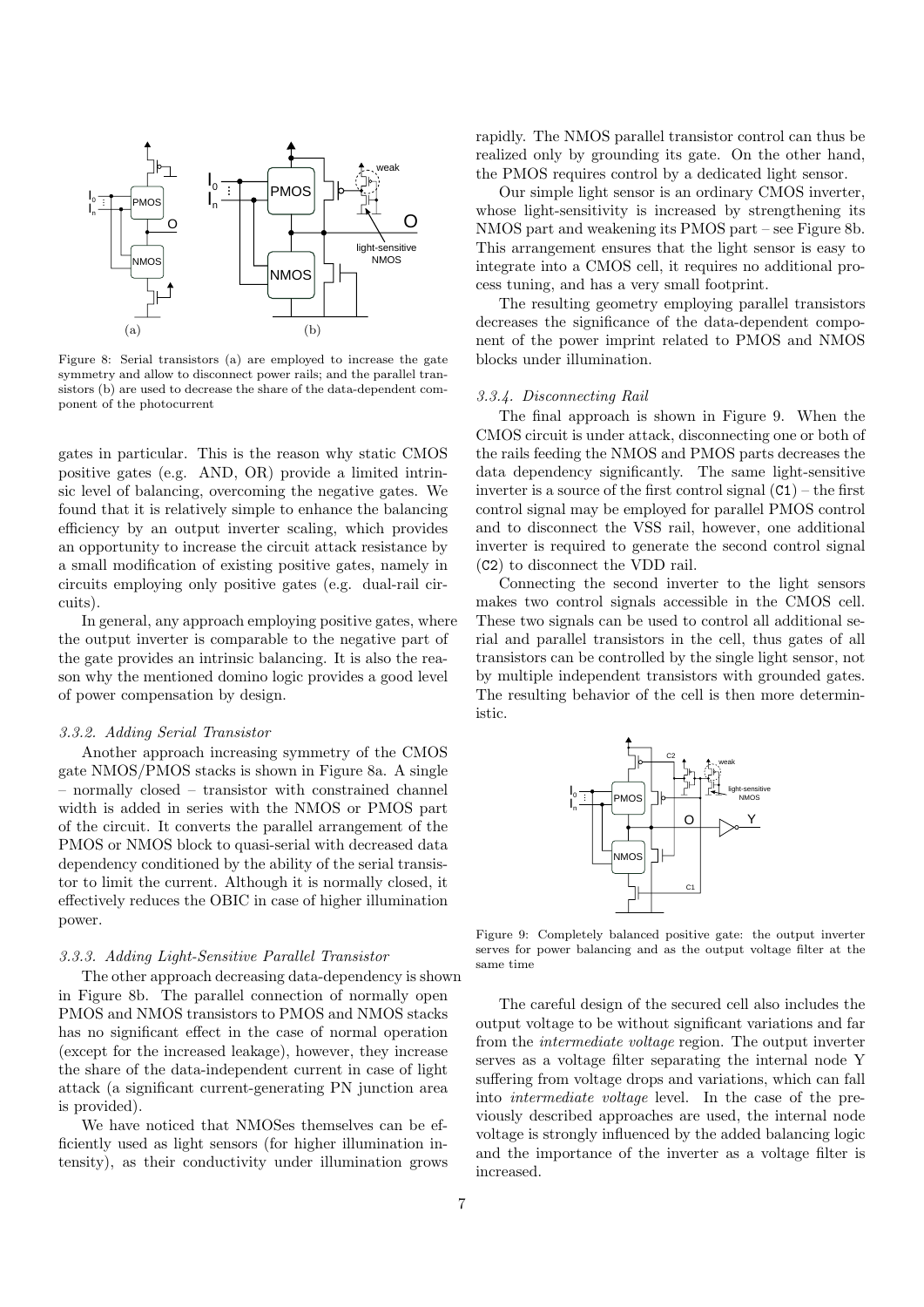The output inverter, in the case of our method, also provides balancing, as described in Section [3.3.1.](#page-5-4)

In [\[14\]](#page-13-13), we proposed the use of the established transistor stack symmetrization technique based on transistor stack duplication and input permutation [\[30\]](#page-14-9), however, the research presented in this article has shown that the negative impact on the cell area causes that the utilization of this technique is problematical.

# <span id="page-7-0"></span>4. Proposed Standard Cells

Conventional CMOS design utilizes standard building blocks called standard cells – see Figure [10.](#page-8-1) The cells are carefully designed to optimize the circuit area and performance. In this section, we propose standard cell design rules with an additional dimension in mind: a constant power imprint under illumination for enhanced security.

During our experiments with the TSMC180nm technology standard cell library, we carefully iterated through the design space to find out an optimal design for enhanced standard cell security. We followed the principles described in Section [3.3,](#page-5-5) and we formulated design rules for our method. Some of the rules extend the original proposals presented in [\[14\]](#page-13-13). The rules can be used to design custom cells according to our method:

- <span id="page-7-1"></span>1. the light-sensitive inverter N-channel width approaches the allowed maximum for the given standard cell height and the width of the P-channel approaches the minimum;
- <span id="page-7-2"></span>2. the control inverter connected to the output of the light-sensitive one is designed with opposite channels widths;
- <span id="page-7-3"></span>3. serial transistors are used to disconnect only the functional PMOS and NMOS part of the CMOS cell, not to disconnect parallel transistors;
- 4. parallel transistors are connected directly between the internal node and GND or VDD respectively;
- 5. the size of transistors controlled by the gate inputs is as small as possible (the size requirement may collide with the transistors symmetrization proposed in [\[14\]](#page-13-13), as the symmetrization increases the minimal area of the transistor stack);
- <span id="page-7-4"></span>6. the output inverter is optimized to balance the power imprint for lower light energies only, while its size ensures low light-sensitivity and acceptable load capacity for normal circuit operation;

By applying the proposed rules in the TSMC180nm, we designed two complementary standard cells – see Figure [10d](#page-8-2) and [10e.](#page-8-3) Their layouts correspond to the schematic presented in Figure [9.](#page-6-2) The proposed layouts follow the MOSIS SCMOS rules and passed all DRC checks provided by Magic. The cells employ all approaches described in Section [3.3.](#page-5-5) The cells extend the OSU TSMC180nm cell library and are compatible with other library cells. The

proposed cells were optimized according to SPICE models reflecting the data-dependent behavior of the CMOS under illumination.

Rule [1](#page-7-1) allows to increase the sensitivity of the light sensor and increases the falling edge slope of the first control signal and Rule [2](#page-7-2) helps to increase the rising edge slope of the second control signal (Figure [11c\)](#page-9-0).

Rules  $3 - 6$  $3 - 6$  represent a *Divide-and-Conquer* approach and make the overall CMOS structure more robust and easier to optimize: the parallel transistors are open for lower illumination intensities (laser powers), thus the voltage in node O (Figure [9\)](#page-6-2) is given by the configuration of PMOS and NMOS blocks, while the overall structure balancing is provided by parallel transistors and the output inverter. The inverter balancing is relatively easy for lower illumination intensity.

For higher illumination intensity, the NMOS and PMOS parts are completely disconnected, while the parallel transistors are closed bringing the structure into a  $short$ -this fact further restricts longer light pulses with high energy, as they would lead to CMOS structure destruction. The internal node voltage is fixed to a value close to logic zero and the gate output is fixed to logic one implying a constant power imprint for any input pattern. The size of the output inverter must also ensure low voltage drops even for high energies to minimize affecting subsequent circuit levels – near-threshold voltage values may lead to imbalances.

# 5. Evaluation

For evaluation, we employed the setup described in Section [1:](#page-0-0)

- we performed the simulation in ngSPICE,
- we simulated exclusively the circuits implemented in TSMC180nm technology,
- we use the standard cell library provided by Oklahoma State University (OSU) [\[18\]](#page-13-17) extended by the proposed protected cells.

## 5.1. Illumination Response of Proposed Cells

To counter a sophisticated attacker, every single cell of the circuit must provide a well-balanced power imprint to make the attacker's job challenging. The simulated power imprints (OBICs) of proposed cells are presented in Figures [11a](#page-9-1) and [11b.](#page-9-2) The behavior below and above the specific illumination power,  $\approx 150$  mW in Figure [11](#page-9-3) and the voltage changes shown in Figure [12](#page-9-4) clearly distinguish two standard and one transient region. The regions are shown in Figure [13.](#page-9-5) For lower illumination powers, the gate performs a normal operation (operational region). For higher powers, the gate output is constant and the gate experiences a short circuit (constant-output region) – see Figure [12.](#page-9-4)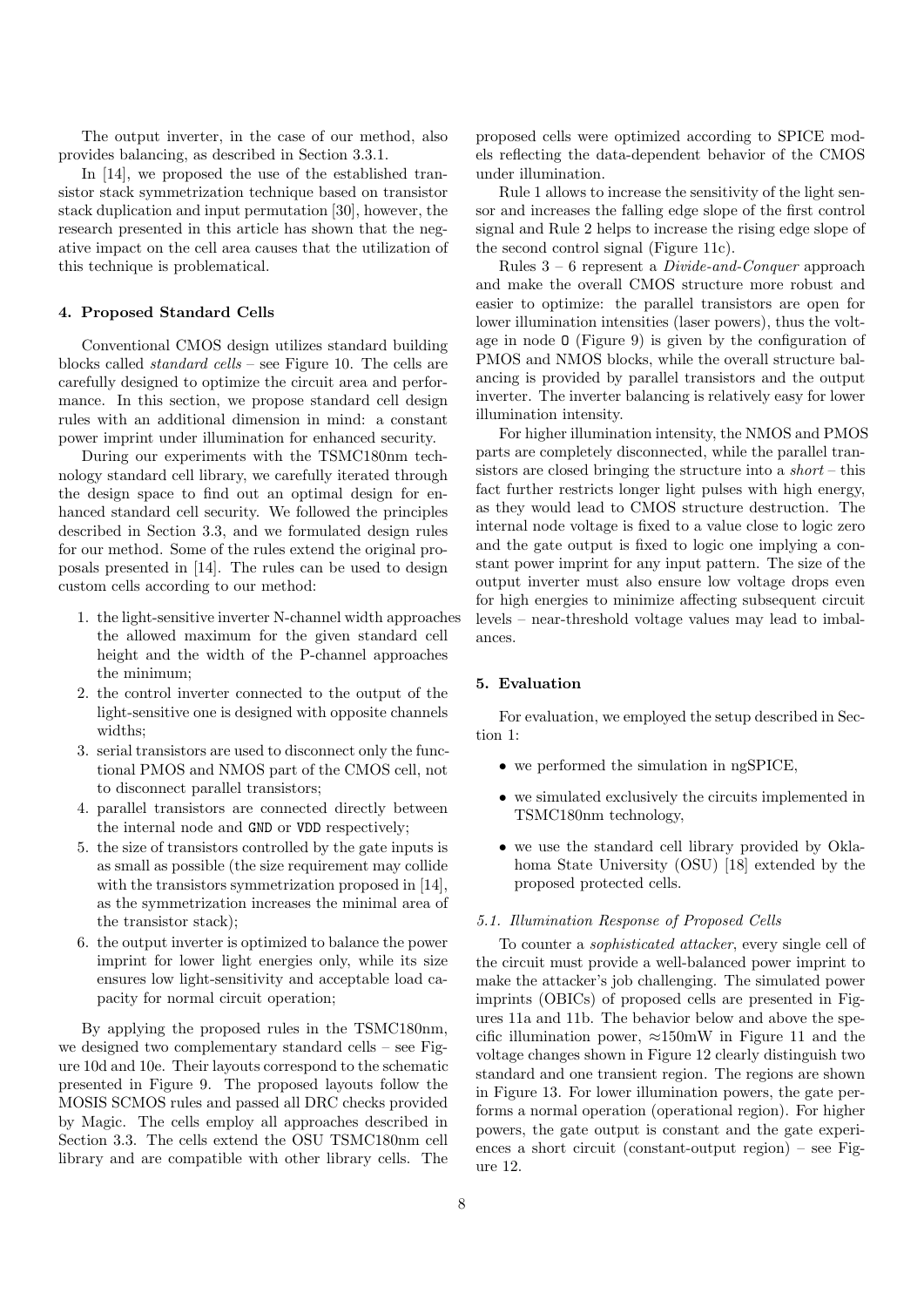<span id="page-8-5"></span><span id="page-8-1"></span>

<span id="page-8-6"></span>Figure 10: Standard cell layouts in TSMC180nm: (a) INVX1, (b) AND2X1 and (c) OR2X1 from the TSMC180nm library provided by Oklahoma State University (OSU); and proposed: (d) PAND2X1 and (e) POR2X1

The proposed gate power imprint provides a balanced OBIC imprint even in the single-rail arrangement, while the SecLib can only be employed in the dual-rail circuit.

The proposed standard cells provide significantly decreased data-dependency of OBIC making sophisticated attack more challenging. Additionally, to fight with a midequipped attacker, the cocktail of many power imprints in the circuit must provide ideally negligible variances, to make the correlation between the circuit power and processed data hard to catch. We expect that if the building blocks of the circuit – standard cells – are well balanced, then the overall circuit data-dependency will also be significantly decreased. This is evaluated in Section [5.3.](#page-8-0)

# 5.2. Area Comparison

The proposed cell comparison with the standard – unprotected – library cells and SecLib cells composed of li-brary cells<sup>[2](#page-8-4)</sup> is provided in Table [1,](#page-9-6) while the proposed cell layouts are shown in Figure [10d](#page-8-2) and [10e.](#page-8-3) The original library cell layouts INVX1, AND2X1, and OR2X1 are shown for comparison in Figures [10a,](#page-8-5) [10b,](#page-8-6) and [10c.](#page-8-7)

The protected cell size is increased compared to the unprotected standard cells, however, the delay remains acceptable. Additionally, the input load of the protected cells is, in general, lower, and the output drive strength of the proposed cells is increased compared to standard cells due to the requirements given by the optimization process and design rules presented above. These facts allow lower delay penalty in a real circuit. The competing dual-rail SecLib gates are much bigger and are affected by a great increase in the input load.

# <span id="page-8-0"></span>5.3. SBOX case study

To analyze the proposed structure implications to real circuits, we synthesized a larger combinational circuit implementing a crypto-function, namely the AES SBOX [\[31\]](#page-14-10). <span id="page-8-7"></span><span id="page-8-3"></span><span id="page-8-2"></span>Larger combinational logic blocks might potentially be compromised by a mid-equipped attacker. We synthesized five different circuit variants of the SBOX combinational function. One unprotected single-rail implementation and four implementations employing dual-rail encoding as a dynamic attack countermeasure:

- $\bullet$  singleRail variant employs only two-input NAND gates (NAND2X1 and INVX1)
- *dualRailAS* variant is a non-conventional dual-rail implementation with alternating spacer [\[32\]](#page-14-11) employing only two-input NAND and NOR gates and inverters (NAND2X1, NOR2X1 and INVX1) allowing lower area overhead
- *dualRail* variant is a conventional dual-rail implementation [\[7,](#page-13-6) [6\]](#page-13-5) employing only two-input AND and OR gates (AND2X1 and OR2X1)
- $pDualRail$  variant is a conventional dual-rail implementation employing only proposed two-input AND and OR gates (PAND2X1 and POR2X1)
- secLibDualRail variant is a protected implementation employing secLib gates based on six dynamic C-elements and library cells (INVX1 and NOR3X1)

The SBOX was described in Verilog, then synthesized and optimized by Yosys [\[33\]](#page-14-12) and Berkeley ABC [\[34\]](#page-14-13) respectively and finally mapped by a custom tool TSaCt2 [\[28\]](#page-14-7) to obtain netlists for all variants under evaluation. For details on the Yosys script used, see [\[21\]](#page-14-0).

The mapped netlists for all variants were then placed by GrayWolf [\[35\]](#page-14-14) and routed by QRouter [\[36\]](#page-14-15). Magic [\[37\]](#page-14-16) was used as a primary VLSI layout tool, while custom scripts were used for model extraction, simulation control, and data processing.

For evaluation, we employed the setup described in Section [1:](#page-0-0) we used the ngSPICE simulation of TSMC180nm technology node standard cells: the layout models were simulated in ngSPICE. The largest netlists (pDualRail,

<span id="page-8-4"></span><sup>2</sup>SecLib approach uses library cells, custom C-elements were drawn for TSMC180nm library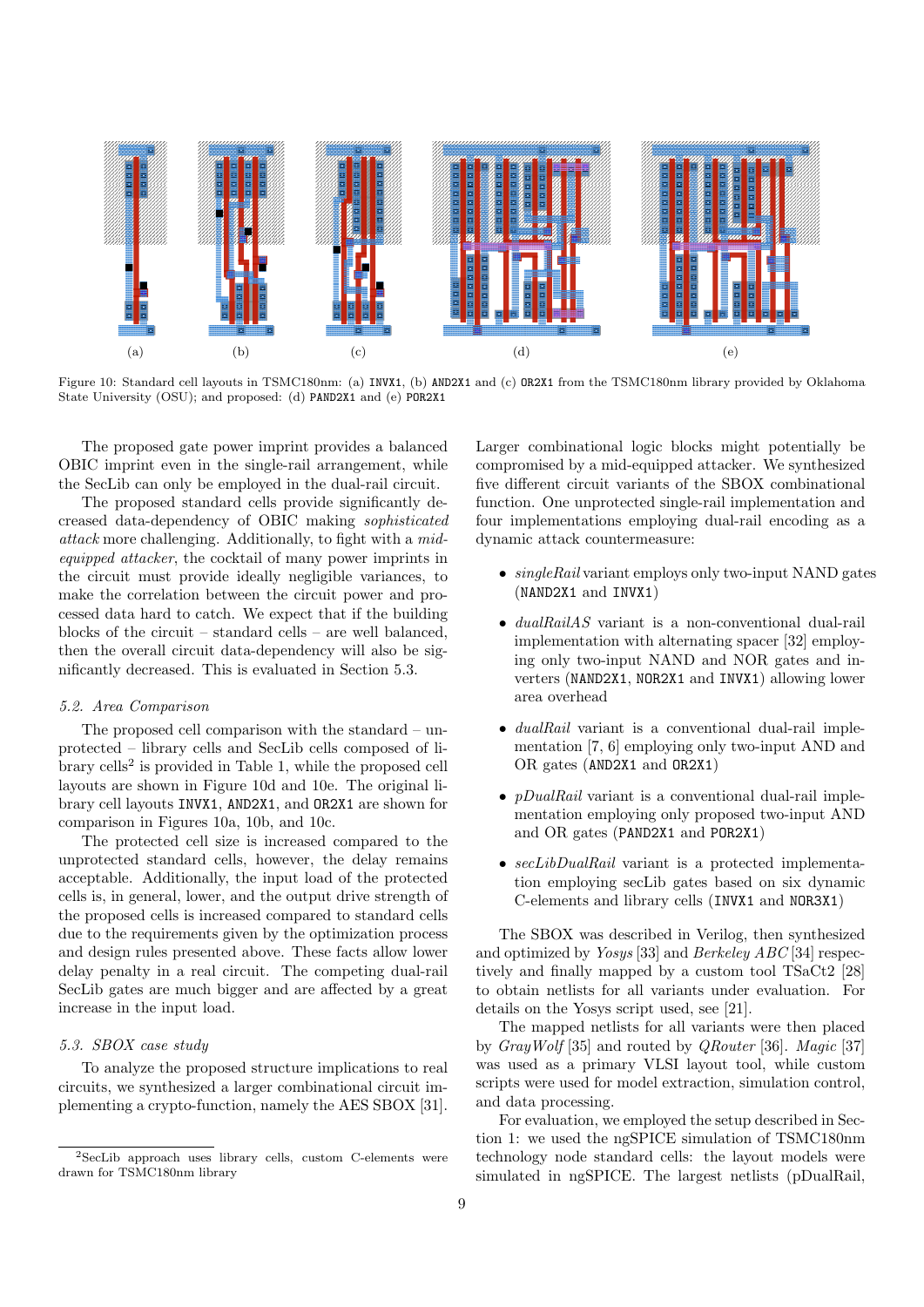<span id="page-9-3"></span><span id="page-9-1"></span>

<span id="page-9-2"></span><span id="page-9-0"></span>Figure 11: PAND2X1 and POR2X1 power imprints and control signals in the point-of-interest

<span id="page-9-4"></span>

<span id="page-9-6"></span>Figure 12: PAND2X1 and POR2X1 internal node (0) and output node (Y) voltages in the point-of-interest

| Standard Cell              | Area               | Delay          | Input Load      | Drive Strength  |
|----------------------------|--------------------|----------------|-----------------|-----------------|
| Protected AND (PAND2)      | $\approx$ 260%     | $\approx$ 250% | $\approx 30\%$  | $\approx 200\%$ |
| Protected OR (POR2)        | $\approx$ 260%     | $\approx$ 280% | $\approx 20\%$  | $\approx 200\%$ |
| Dual-Rail Cell             | Area               | Delay          | Input Load      | Drive Strength  |
| Protected $(PAND2 + POR2)$ | $\approx$ 260%     | $\approx$ 280% | $\approx 25\%$  | $\approx 200\%$ |
| SecLib                     | $\approx$ 434%     | $\approx$ 250% | $\approx 400\%$ | $\approx 100\%$ |
| Optimized SecLib           | $\approx\!\!525\%$ | $>250\%$       | $\approx 600\%$ | $\approx 100\%$ |

Table 1: Comparison of Proposed Cells, SecLib Cells and their Standard Counterparts

<span id="page-9-5"></span>

Figure 13: Proposed cell operation regions: (i) normal-operation region; (ii) constant-value-output region and (iii) transient region

secLibDualRail) were partitioned employing a custom procedure to enable a step-by-step simulation, as an en-bloc simulation in ngSPICE was not possible. The partitioning guarantees that the simulated dynamic power given by the load capacitance is pessimistic; however, the influence of glitches must not be preserved in all cases. The static light-induced power simulation accuracy is not affected significantly.

The disadvantage of proposed gates is that they utilize two metal layers compared to a single metal layer used by simple library cells. The complexity of the routing inside

Table 2: Area/Delay overhead comparison of different SBOX implementations

<span id="page-9-7"></span>

| SBOX implementation | Area $\mathrm{[mm^2]}$                      | Delay [ns]                      |
|---------------------|---------------------------------------------|---------------------------------|
| singleRail          | $0.038(100\%)$                              | $\approx 9 (100\%)$             |
| dualRailAS          | $0.057 \approx 150\%$                       | $\approx 11 \; (\approx 120\%)$ |
| dualRail            | $0.066~(\approx170\%)$                      | $\approx 11 \; (\approx 120\%)$ |
| pDualRail           | $0.158 - 0.196$ ( $\approx 400\% - 530\%$ ) | $\approx 12~(\approx 130\%)$    |
| secLibDualRail      | $0.294 - 0.431 (\approx 780\% - 1150\%)$    | $\approx 15 \approx 160\%)$     |

the proposed cells is closer to, e.g. XOR gate than to AND or OR gates.

Table [2](#page-9-7) shows the resulting layout sizes of the five SBOX implementations for comparison (pessimistic and optimistic routed layouts of the pDualRail and secLibDualRail versions are shown).

The pessimistic results in Table [2](#page-9-7) represent the layouts obtained by the used open design flow. The used opensource QRouter is not the state-of-the-art router: it provides significantly worse results in complex designs than up-to-date commercial alternatives (see the maintainers' note in [\[36\]](#page-14-15)). In our case, the router has problems with dense local interconnect. In the SBOX variants denoted pDualRail and secLibDualRail, we have to add increased cell spacing for successful routing.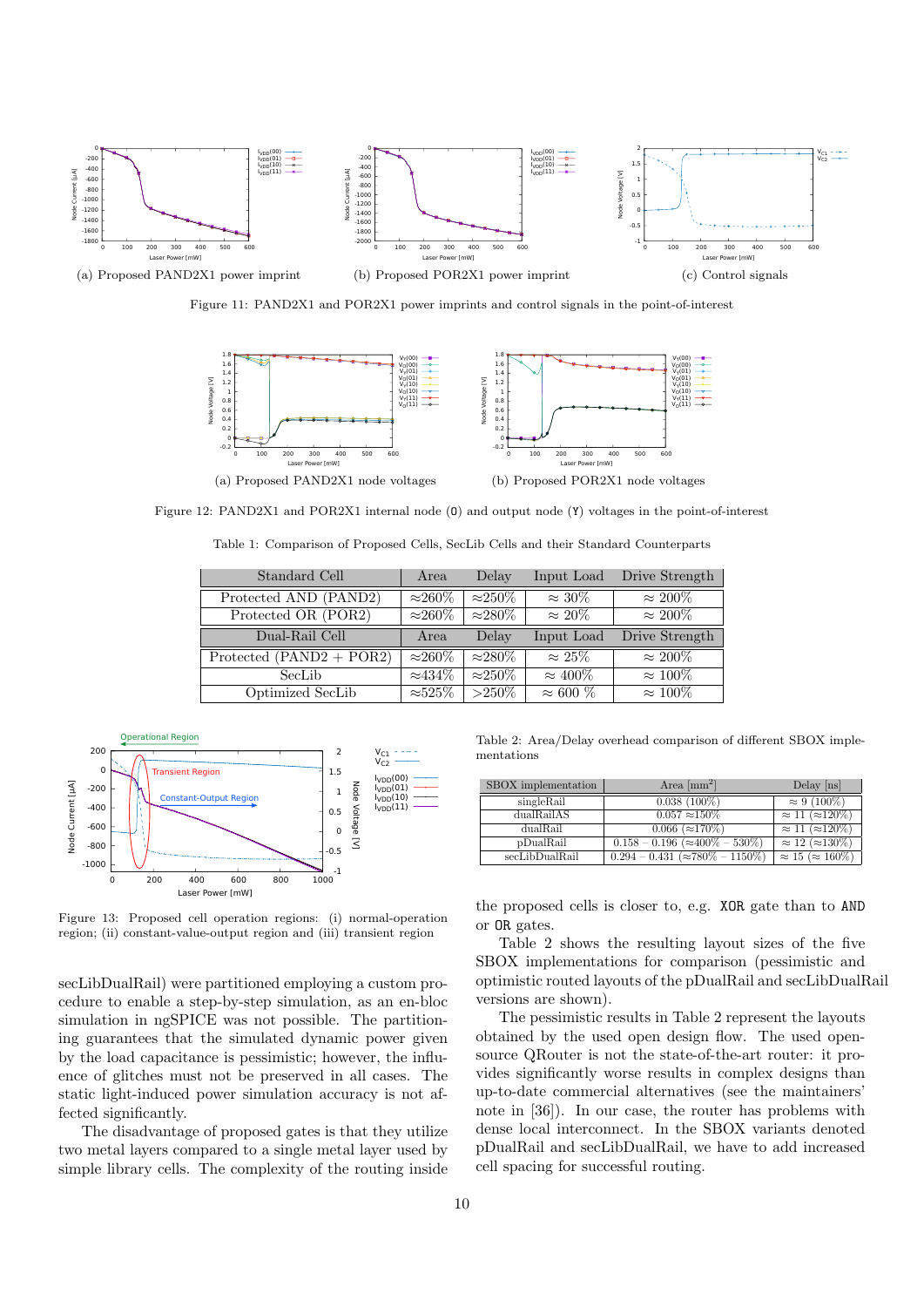Even if QRouter is not capable to route densely placed designs, state-of-the-art routers could success. The number of failed nets for dense placement is low and the manual layout inspection shows that there is room to finish the routing job. Therefore, we report the dense layout area as the optimistic data in Table [2.](#page-9-7)

As reported in Table [2,](#page-9-7) the circuit variant pDualRail, which is composed of proposed standard cells, brings only a small delay penalty compared to the area-efficient circuit variants and has lower delay than the SecLib-based secLibDualRail circuit variant.

Our approach is a masking approach decreasing the measurement SNR [\[10\]](#page-13-9) by decreasing the variability in the data-dependent current component. The simulation results presented in Figure [14](#page-11-0) show the variability of the data-dependent current at the time when the circuit is illuminated (in the point-of-interest). We evaluated different SBOX implementations employing different kinds of countermeasures. To visualize the data-dependent current variability, we use the statistical probability density function (PDF). Figures  $14a - 14d$  $14a - 14d$  show the power imprint variability for selected illumination powers for all circuit variants, while Figure [14f](#page-11-3) shows the power imprint variability for the dynamic power, and Figure [14e](#page-11-4) for the static power consumption (subthreshold leakage only was included). The variability of the power imprint is directly connected with circuit vulnerability: more variability in power traces decreases the attack cost. More variability in power traces also enables a successful attack to be performed by a less sophisticated attacker: the number of power traces required for a successful attack is lower, or simpler equipment might be used to obtain the power trace set of the required quality.

The routing procedure used is not able to balance complementary signals in dual-rail implementations. This does not significantly affect static circuit behavior, which is the focus of our research. In practice, dynamic power imbalances in dual-rail implementations can be further reduced by careful routing. For comparison, the dynamic behavior of all circuit variants is presented.

The simulation results show that our dualRailAS circuit version is significantly worse in dynamic power balancing compared to the other dual-rail implementations. In our comparison, we expect a more sophisticated attacker than the original dualRailAS authors. Nevertheless, our implementation still brings a little improvement compared to the single-rail circuit<sup>[3](#page-10-1)</sup>. Figure [14f](#page-11-3) shows that dualRail, secLibDualRail and pDualRail implementations are balanced competitively from the dynamic power point of view. The implementation of the proposed pDualRail

cells, however, offers much lower variability in power imprints induced by illumination at low illumination intensity.

Interestingly, the static power variability, presented in Figure [14e,](#page-11-4) follows the size of the implementation – smaller circuits are less vulnerable – except for the proposed implementation. The proposed implementation offers the lowest variability thanks to the size reduction of the inputcontrolled parts of the CMOS stack.

Figure [14](#page-11-0) represents a serious issue for state-of-the-art protected dual-rail implementations (dualRail, dualRailAS, and even secLibDualRail). By delivering 50mW to 100mW of equivalent power to the area of the protected SBOX, the variability of the power trace set is increased to the level observed for dynamic power of the unprotected implementation (singleRail).

Although the attack setup is complex (it needs to control the clock or to synchronize illumination and power measurement), it can be effective. When delivering about 50 mW of equivalent power, the static power trace sets have comparable variability to the variability of the dynamic power traces obtained from an unprotected singlerail implementation. From an alternate perspective, we observed that about an order of magnitude lower measurement resolution is required for an illumination attack as for a dynamic power attack on protected implementation to obtain the power trace set with a comparable variability. The simulation shows that the illumination attack has the potential to circumvent the dynamic power countermeasures based on balancing.

# <span id="page-10-0"></span>6. Discussion

The proposed structures, in general, affect the standard cell size and performance. On the other hand, only some of the approaches described in Section [3.3](#page-5-5) may be employed to find out the trade-off between attack resistance and design  $cost - e.g.$  a smaller cell may be designed for lower illumination energy balancing only.

The advantage of the protections presented in Section [3.3](#page-5-5) is that the protection mechanisms exploit natural properties of the CMOS technology, and thus all added transistor structures may be constructed accordingly to the original gate transistors – no process tuning is required. Although doping changes may increase the sensitivity of light sensors or increase/decrease the conductivity of added parts, good performance may be obtained by tuning transistor sizes only. This fact may simplify the protection mechanisms adoption.

Note that the light-sensitive structure may be shared between several standard cells to decrease the area overhead; however, any light-sensitive structure must be placed close to the protected structures to ensure that they will be exposed to the same light intensity in case of light-attack; in case of shared light-sensitive structures, considering bigger, while more sensitive structures [\[38\]](#page-14-17) is possible.

<span id="page-10-1"></span><sup>3</sup>dualRailAS circuit variant employs alternating spacer and it provides – in theory – the best dynamic power balancing when the attacker is only able to observe the integral dynamic power over following spacers. We considered only transition from the first (00) spacer to evaluation phase (as for the other dual-rail circuit variants), which disadvantages this version compared to the theoretical assumptions and other dual-rail variants – see [\[32\]](#page-14-11) for details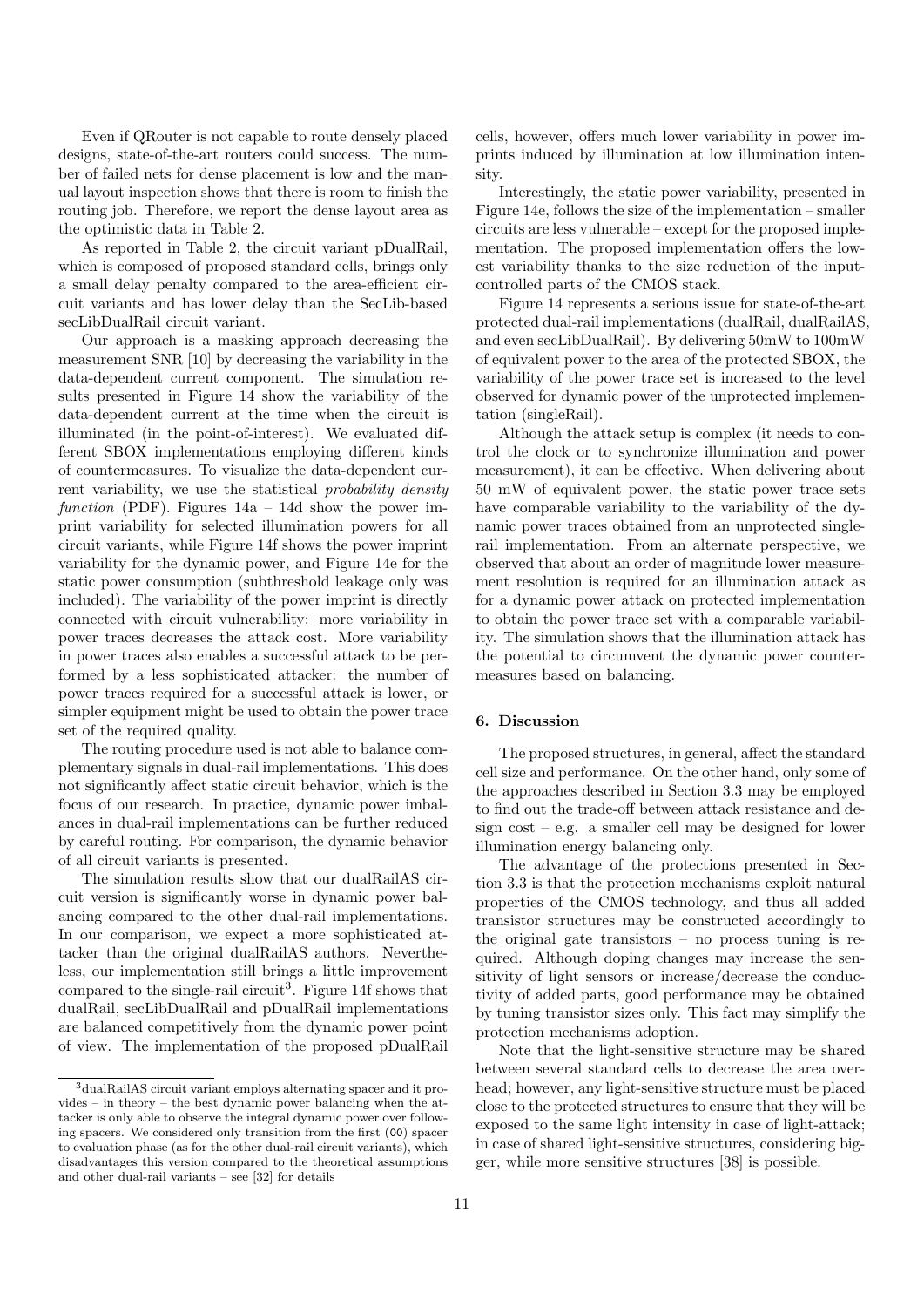<span id="page-11-1"></span><span id="page-11-0"></span>

<span id="page-11-4"></span><span id="page-11-3"></span><span id="page-11-2"></span>Figure 14: Selected density functions (PDF) for power imprints of all implementations - a narrower curve means a better protection. The proposed implementation overcomes its competitors significantly, except the *transient region*, where the results are comparable and smaller circuit size is an advantage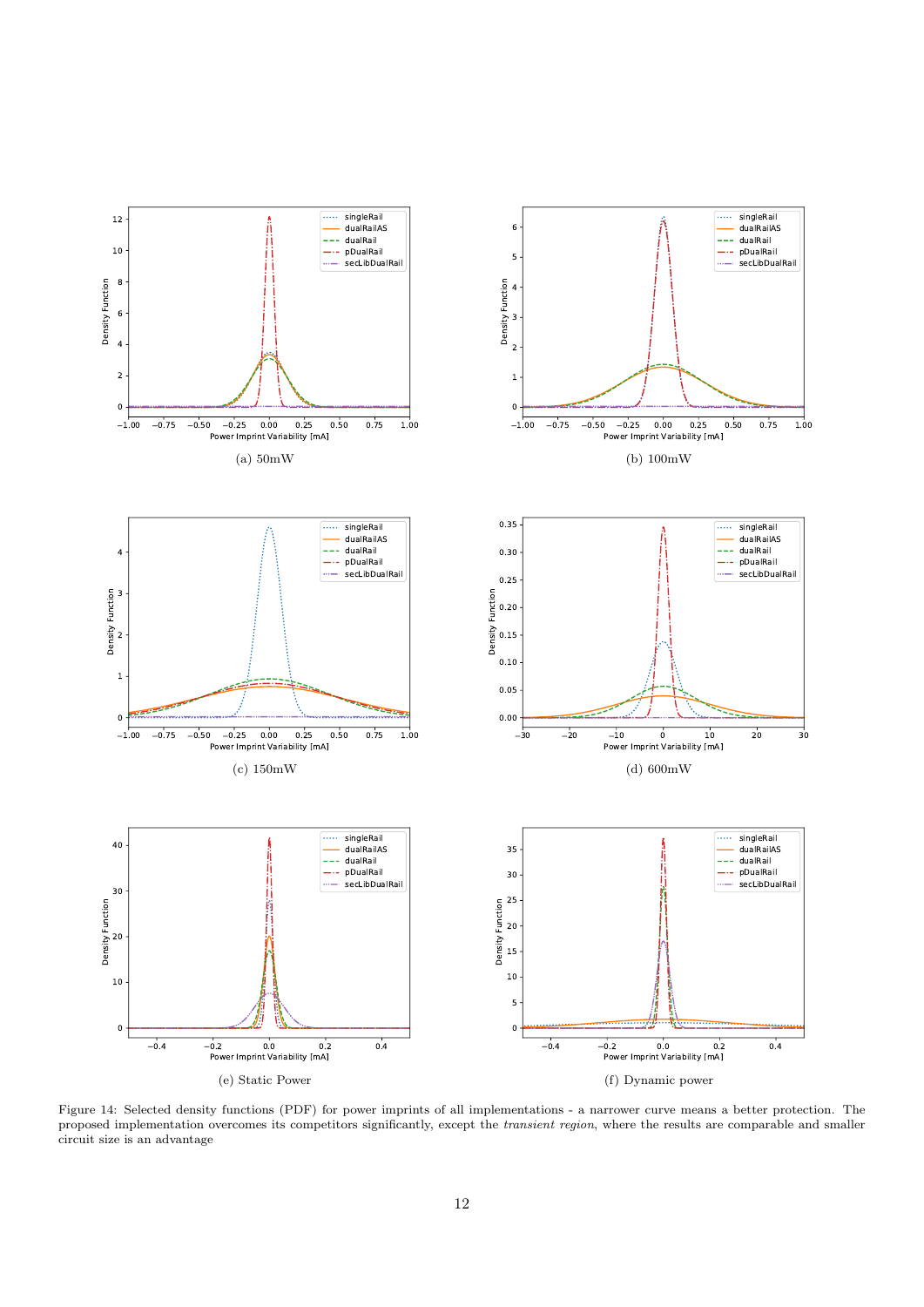The advantage is that inverter balancing may be applied using standard cells only, without the need for custom CMOS cell design. This increases the practical impact of this balancing technique.

All of the presented approaches increase the data independence of the induced OBIC, but the inverter balancing approach and the size reduction of the input-controlled transistors in a protected gate reduce the data-dependent part of the leakage significantly.

The performance degradation or design cost is much smaller compared to the best static CMOS alternative, which is up today the SecLib [\[14\]](#page-13-13).

As the proposed standard cells operate in two main regions (the operational and the constant value output), we believe that the whole circuit may be illuminated only by lower light intensities – in the operational region. Inducing a great current in a wider area would lead to circuit destruction: the cells out of the operational region are defacto shorted and only short light pulses guarantee that the circuit will survive. Additionally, the presented experimental results provide only the data-dependent part of the light-induced current – the light attack induces also data-independent current contributing to possible circuit destruction.

The disadvantage of our approach is that it can potentially simplify the fault-injection attacks. As the proposed cell output is a constant fixed value outside the operational region, it can be used to induce a fixed-value fault into a combinational circuit. This may lead to glitches or even register value changes depending on the attack timing. Even this kind of attack requires a sophisticated setup and it is possible to induce a fixed value fault to a selected location even with classical CMOS cells [\[1,](#page-13-0) [15,](#page-13-14) [23\]](#page-14-2). The proposed cells make the attack simpler, however, sophisticated equipment is still required. Inducing random faults by illumination may also be simplified; at least, the attacker can use the fact that the probability that the induced fault is (close to) 1. This kind of attack in general requires system-level countermeasures.

The proposed structure is most vulnerable – power imprint imbalances occur – when the illumination intensity is in the transient region, which is given by the supply voltage and illumination intensity.

Higher supply voltage may also increase imbalances in the transient region, as it affects the slope of the first control signal produced by the light-sensitive inverter – see Figure [15.](#page-13-20) A possible solution of this issue is adding other inverters into the inverter chain generating the control signals, to correct the control signals slope. Two inverters are recommended, as better results are obtained only if the first control signal precedes the second control signal. This simple approach helps with narrowing the transient region, however, the imbalance is still present. As the other source of imbalances in a bigger circuit composed of proposed cells, we identified voltage drops at the gate inputs deep in the illuminated circuit. The proposed standard cells were carefully designed to provide an almost per-

fectly balanced constant power imprint even under-voltage drops at the cell inputs, however, induced imbalances may still occur, especially in the transient region.

We have also a surprising result connected with the secLibDualRail circuit version. We originally expected that the secLibDualRail will provide the best protection, however, the sensitive region of the secLibDualRail circuit, which represents the standard SecLib approach, is in the lowest illumination power region, which is caused by charge leakage. This fact, connected with the huge area of the SecLib implementation, potentially enables a simpler attack to be performed, as bigger structures naturally lead to increased data-dependent variances observable in the power trace.

# 7. Conclusions

In this article, we have summarized our recent research related to attacks exploiting light-modulated static power. We described and evaluated related work and existing methods decreasing circuit vulnerability, and we proposed and evaluated new approaches in static CMOS circuit design leading to decreased light-modulated static power datadependency overcoming existing alternatives. Attacks exploiting OBIC are potentially much more serious than those exploiting leakage, as OBIC attacks may be targeted and the induced currents are higher and thus simpler to measure.

The practical part of this article presents design rules for the standard CMOS cell design process and describes new protected standard cells in TSMC180nm library. A comparison with conventional and competing approaches was also presented. The protected gates were carefully evaluated and simulation results demonstrating the proposed cell benefits in a large combinational part of a CMOS circuit, namely the AES SBOX, were presented.

In practical designs, the presented approaches may be combined with established attack countermeasures such as laser sensors. This potentially allows using just balancing techniques effective for lower laser energies below the transient region and thus avoid the transient region vulnerability in our method.

We expect that the imbalances in the higher energy region are less significant in general, as those may force the attacker to use a higher energy close to the target's destructive threshold, making the attack more challenging and in general require a more experienced and equipped attacker.

Our approach offers significantly smaller area and delay overhead compared to the SecLib approach and improved static power balancing compared to common dynamic power balancing approaches at the same time. We have also identified a significant asymmetry in the SecLib countermeasure and proposed a straightforward solution. Even when our solution is applied, SecLib remains vulnerable to lower laser energies, which represents a severe vulnerability.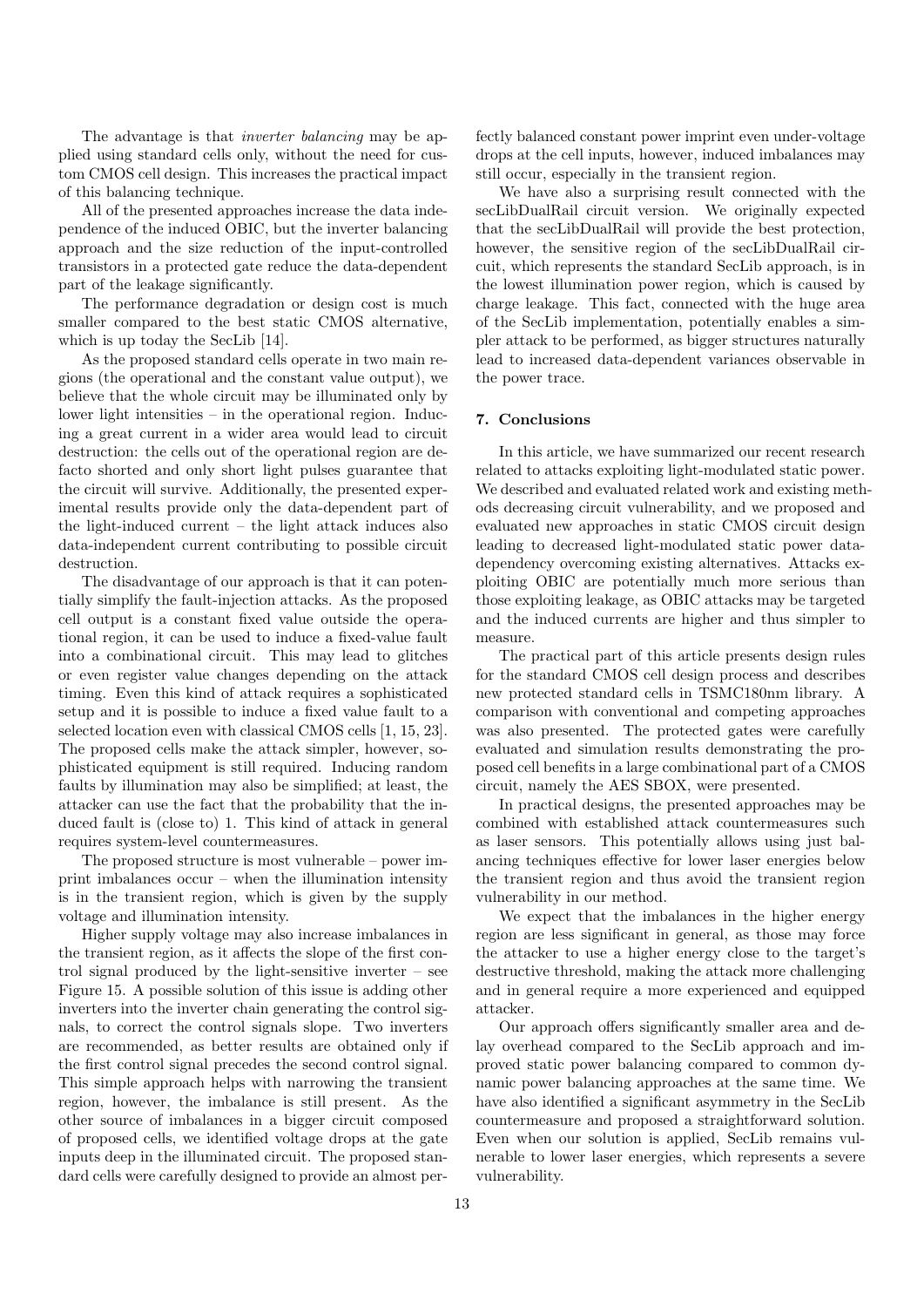<span id="page-13-20"></span>

Figure 15: PAND2X1 and POR2X1 power imprints and control signals in the point-of-interest under the increased supply voltage

## CRediT Author Statement

Jan Bělohoubek: Conceptualization, Methodology, Investigation, Data Curation, Writing - Original Draft, Visualization; Petr Fišer: Conceptualization, Resources, Writing - Review & Editing, Supervision; Jan Schmidt: Conceptualization, Resources, Writing - Review & Editing, Supervision

## Declaration of Competing Interest

The authors declare that they have no known competing financial interests or personal relationships that could have appeared to influence the work reported in this paper.

#### Acknowledgment

The authors acknowledge the support of the OP VVV MEYS funded project CZ.02.1.01/0.0/0.0/16 019/0000765 "Research Center for Informatics". Computational resources were supplied by the project "e-Infrastruktura CZ" (e-INFRA LM2018140) provided within the program Projects of Large Research, Development and Innovations Infrastructures. The novel structures presented in this paper are subject of the patent application.

#### References

- <span id="page-13-0"></span>[1] D. Karaklajić, J. Schmidt, I. Verbauwhede, Hardware Designer's Guide to Fault Attacks, IEEE Transactions on Very Large Scale Integration (VLSI) Systems 21 (12) (2013) 2295– 2306. [doi:10.1109/TVLSI.2012.2231707](https://doi.org/10.1109/TVLSI.2012.2231707).
- <span id="page-13-1"></span>[2] P. Kocher, J. Jaffe and B. Jun, Differential power analysis, in: Annual International Cryptology Conference, Springer, 1999, pp. 388–397.
- <span id="page-13-2"></span>[3] F. Amiel, K. Villegas, B. Feix, L. Marcel, Passive and active combined attacks: Combining fault attacks and side channel analysis, in: Fault Diagnosis and Tolerance in Cryptography, 2007. FDTC 2007. Workshop on, 2007, pp. 92–102. [doi:10.](https://doi.org/10.1109/FDTC.2007.12) [1109/FDTC.2007.12](https://doi.org/10.1109/FDTC.2007.12).
- <span id="page-13-3"></span>[4] S. Ravi, A. Raghunathan, P. Kocher, S. Hattangady, Security in embedded systems: Design challenges, ACM Transactions on Embedded Computing Systems (TECS) 3 (3) (2004) 461–491.
- <span id="page-13-4"></span>[5] T. Snyder, G. Byrd, [The Internet of Everything,](doi.ieeecomputersociety.org/10.1109/MC.2017.179) Computer 50 (6) (2017) 8–9. [doi:10.1109/MC.2017.179](https://doi.org/10.1109/MC.2017.179). URL <doi.ieeecomputersociety.org/10.1109/MC.2017.179>
- <span id="page-13-5"></span>[6] J. Sparsø, S. Furber, Principles of Asynchronous Circuit Design: A Systems Perspective, 1st Edition, Kluwer Academic Publishers, Boston, 2001.
- <span id="page-13-6"></span>[7] K. Tiri, I. Verbauwhede, A logic level design methodology for a secure DPA resistant ASIC or FPGA implementation, in: Proceedings Design, Automation and Test in Europe Conference and Exhibition, Vol. 1, IEEE, 2004, pp. 246–251.
- <span id="page-13-7"></span>[8] J. Giorgetti, G. Scotti, A. Simonetti, A. Trifiletti, Analysis of data dependence of leakage current in CMOS cryptographic hardware, in: Proceedings of the 17th ACM Great Lakes symposium on VLSI, ACM, 2007, pp. 78–83.
- <span id="page-13-8"></span>[9] M. Alioto, L. Giancane, G. Scotti, A. Trifiletti, Leakage Power Analysis attacks: Well-defined procedure and first experimental results, in: 2009 International Conference on Microelectronics - ICM, 2009, pp. 46–49. [doi:10.1109/ICM.2009.5418592](https://doi.org/10.1109/ICM.2009.5418592).
- <span id="page-13-9"></span>[10] T. Moos, A. Moradi, B. Richter, Static Power Side-Channel Analysis – An Investigation of Measurement Factors, IEEE Transactions on Very Large Scale Integration (VLSI) Systems 28 (2) (2020) 376–389. [doi:10.1109/TVLSI.2019.2948141](https://doi.org/10.1109/TVLSI.2019.2948141).
- <span id="page-13-10"></span>[11] B. Fadaeinia, T. Moos, A. Moradi, BSPL: Balanced Static Power Logic., IACR Cryptol. ePrint Arch. 2020 (2020) 558.
- <span id="page-13-11"></span>[12] J. Bělohoubek, P. Fišer, J. Schmidt, Using Voters May Lead to Secret Leakage, in: 2019 IEEE 22nd International Symposium on Design and Diagnostics of Electronic Circuits and Systems (DDECS), 2019, pp. 1–4. [doi:10.1109/DDECS.2019.8724663](https://doi.org/10.1109/DDECS.2019.8724663).
- <span id="page-13-12"></span>[13] J. Bělohoubek, P. Fišer, J. Schmidt, CMOS Illumination Discloses Processed Data, in: 2019 22nd Euromicro Conference on Digital System Design (DSD), 2019, pp. 381–388. [doi:](https://doi.org/10.1109/DSD.2019.00062) [10.1109/DSD.2019.00062](https://doi.org/10.1109/DSD.2019.00062).
- <span id="page-13-13"></span>[14] J. Bělohoubek, P. Fišer, J. Schmidt, Standard Cell Tuning Enables Data-Independent Static Power Consumption, in: 2020 IEEE 23rd International Symposium on Design and Diagnostics of Electronic Circuits and Systems (DDECS), 2020, pp. 1–6. [doi:10.1109/DDECS50862.2020.9095656](https://doi.org/10.1109/DDECS50862.2020.9095656).
- <span id="page-13-14"></span>[15] A. Sarafianos, O. Gagliano, V. Serradeil, M. Lisart, J.-M. Dutertre, A. Tria, Building the electrical model of the pulsed photoelectric laser stimulation of an NMOS transistor in 90nm technology, in: IEEE International Reliability Physics Symposium (IRPS), 2013, IEEE, 2013, pp. 5B–5.
- <span id="page-13-15"></span>[16] A. Sarafianos, R. Llido, O. Gagliano, V. Serradeil, M. Lisart, et al., Building the electrical model of the pulsed photoelectric laser stimulation of an NMOS transistor in 90nm technology, in: 38th International Symposium for Testing and Failure Analysis, (ISTFA) 2012, 2012, pp. 5B–5.
- <span id="page-13-16"></span>[17] A. Sarafianos, O. Gagliano, M. Lisart, V. Serradeil, J. Dutertre, A. Tria, Building the electrical model of the pulsed photoelectric laser stimulation of a PMOS transistor in 90nm technology, in: Proceedings of the 20th IEEE International Symposium on the Physical and Failure Analysis of Integrated Circuits (IPFA), 2013, pp. 22–27. [doi:10.1109/IPFA.2013.6599120](https://doi.org/10.1109/IPFA.2013.6599120).
- <span id="page-13-17"></span>[18] Oklahoma State University (OSU), [MOSIS SCMOS: Standard](https://vlsiarch.ecen.okstate.edu/flows/MOSIS_SCMOS) [Cells for AMI 0.6um, AMI 0.35um, TSMC 0.25um, and TSMC](https://vlsiarch.ecen.okstate.edu/flows/MOSIS_SCMOS) [0.18um](https://vlsiarch.ecen.okstate.edu/flows/MOSIS_SCMOS) (1999 – 2016). URL [https://vlsiarch.ecen.okstate.edu/flows/MOSIS\\_](https://vlsiarch.ecen.okstate.edu/flows/MOSIS_SCMOS) **[SCMOS](https://vlsiarch.ecen.okstate.edu/flows/MOSIS_SCMOS)**
- <span id="page-13-18"></span>[19] J. Bělohoubek, [Open CMOS SPICE Model Collections](https://github.com/DDD-FIT-CTU/CMOS-SPICE-Model-Collections) (2019). URL [https://github.com/DDD-FIT-CTU/](https://github.com/DDD-FIT-CTU/CMOS-SPICE-Model-Collections) [CMOS-SPICE-Model-Collections](https://github.com/DDD-FIT-CTU/CMOS-SPICE-Model-Collections)
- <span id="page-13-19"></span>[20] H. Vogt, M. Hendrix, P. Nenzi, D. Warning, Ngspice users man-